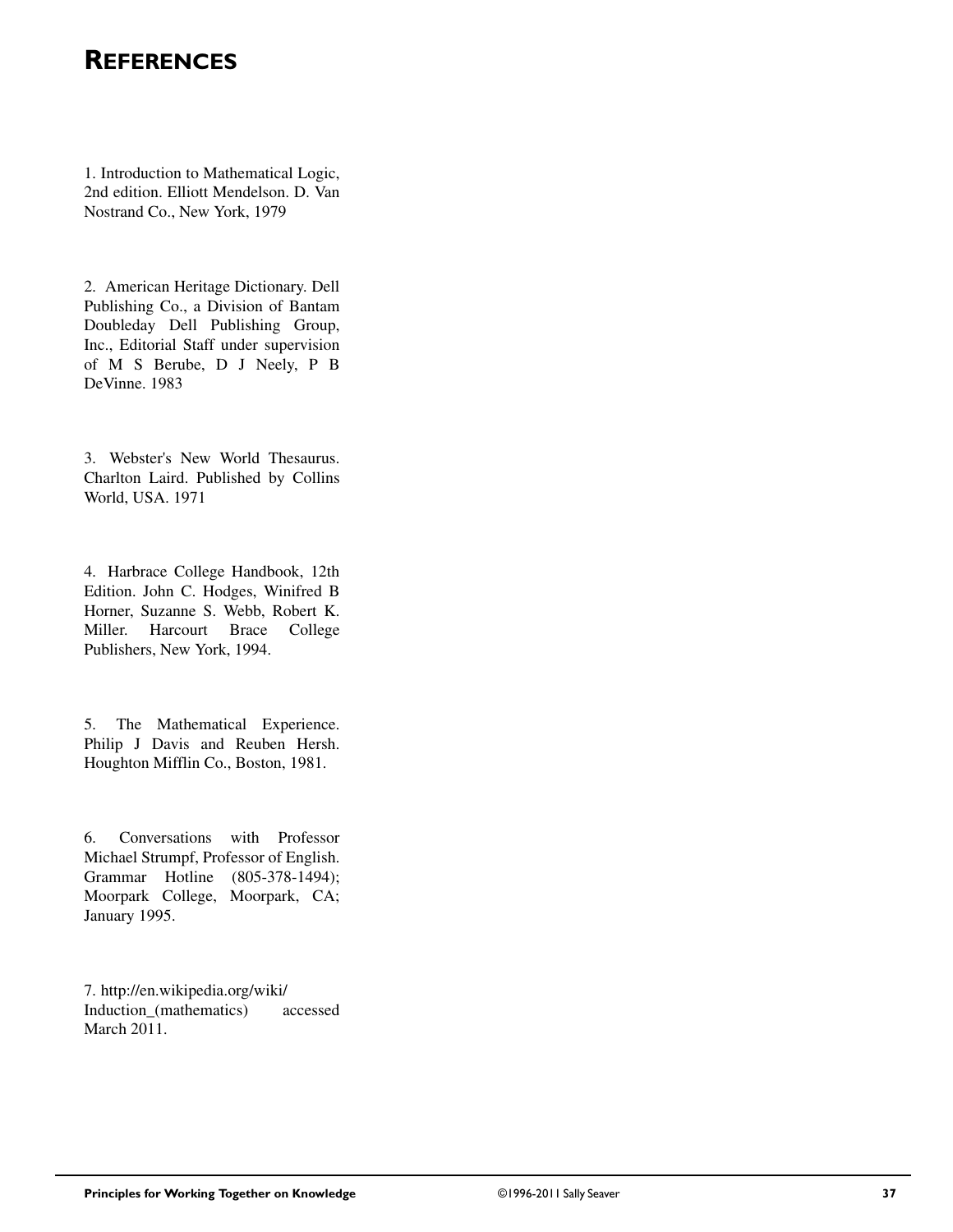## **APPENDIX A**

#### **Problems with the Predicate Calculus**

The Predicate Calculus, which comes the closest to being a precursor of Place, began by using elementary meanings such as "denumerably many" and "function letter." These terms, however, are not understood by the general population, they require special training in mathematics. If people do not understand the terms being used, then the terms are inert and do not convey meaning. Such terms are not a good place to start.

The following assumes some knowledge of the Predicate Calculus, a conceptual system from the context of mathematical logic [Ref 1].

Issues which impact the viability of The First-Order Predicate Calculus [The Predicate Calculus] as a theoretical foundation are these.

- The Predicate Calculus assumes that the meanings of 'variable' and 'function' are defined through natural language acquisition. It is not clear that this is the case across the general population of scholars and students.
- The Predicate Calculus also assumes that the phrases 'denumerably many' or 'countably many' are assigned meaning through natural language acquisition. In conventional Math, the meaning of these phrases depends on the meaning of a one-toone function which provides a rule of correspondence between positive integers and the objects in a group. To the general population of scholars, the phrases 'denumerably many' and 'countably many' do not necessarily represent and designate this conventional Math meaning. These phrases are not part of the common, well-established vocabulary, which implies that either these phrases represent no meaning, ambiguous meaning or different meanings in the general population of students and scholars.

• The Predicate Calculus begins its development by constructing the following words.

Let 'i' and 'j' each represent and designate positive integers, use:

- $a_i$  for constants
- $-x_i$  for variables
- $-f_i$  for functions
- $-A_i^{\dagger}$  for predicates

Thus, the Predicate Calculus uses a rule for constructing words which puts together the symbols  $a, x, f$  and  $A$  with positive integer subscripts.

Claim: The use of numbers to define the Predicate Calculus is a form of circular reference.

*Justification:* The role of numeric subscripts in the definition of the Predicate Calculus is not just that of unique marks which do not represent meaning. This is indicated by the fact that the positive integer subscripts are used to:

- impose an ordering of previous, concurrent and subsequent in many lists of names.
- supply the means to do proof by induction
- establish correspondence principles between the names of a formal, first-order theory K and the meanings of a given model.

Positive integers are supposed to be formally defined in the Theory of Mathematics. The Theory of Mathematics is supposed to be defined using the Predicate Calculus since it is a formal theory and the Predicate Calculus specifies limits that govern the identity of a formal theory. So, if positive integers are used to define the Predicate Calculus, then the definition of the Predicate Calculus involves a form of circular reference. And circular reference does not produce a definition that is useful.

• The Predicate Calculus governs the manipulation of symbols according to rules (i.e. it governs syntax) and does not adequately address the meaning issues, i.e. issues of semantics, involved in theory construction and the acquisition of knowledge.

• The Predicate Calculus allows or enables self-reference paradoxes. [Description of paradoxes: Ref 1, p 2-3].

#### Conclusion

The Predicate Calculus has some flaws which undermine its usefulness as a theoretical foundation for any formal theory.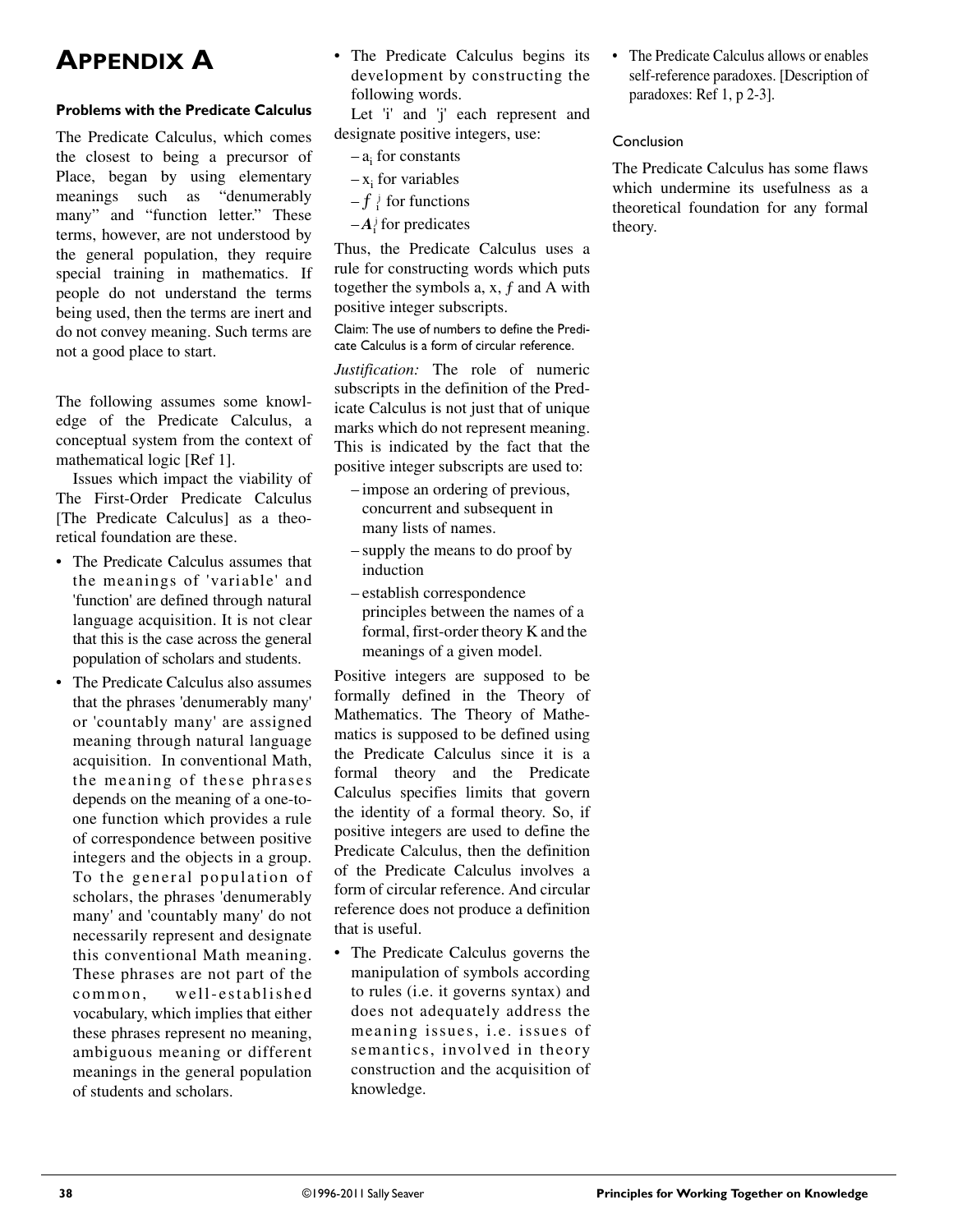## **APPENDIX B**

#### **Gödel's Work, Arithmetization & Place of Understanding**

Some people may wonder why or how it is that Place of Understanding could achieve its goals given the expectations set by Kurt Gödel.

Gödel's work does not acknowledge or deal with issues of context or conceptualization. Thus, the scopes of variables in his work are not set properly. In this way, he violates the defining boundary of a context and/or the definition of conceptualization.

The following assumes some knowledge of the Predicate Calculus and Gödel's work.

Gödel's theorems require that the following conditions be met. Keep in mind that a "formal theory" is defined or determined by the Predicate Calculus.

- A) Existence of a formal theory for numbers (called S) such that the formal theory is different than informal number theory.
- B) Existence of a language such that the language: (i) has finitely many symbols, (ii) contains only names which refer to the meanings of the formal theory.
- C) Existence of functions which assign numbers sequentially to each constant and variable in the language.

For example, the Predicate Calculus assumes the existence of these functions as follows, where 'i and 'j' represent positive integers:

- each constant gets mapped to a positive integer, j, and the constant is represented and designated by aj
- each variable gets mapped to a positive integer, j, and the variable is represented and designated by  $x_i$
- each function of i arguments gets mapped to a positive integer, j, and the function is represented and designated by  $f$  j
- each relation which includes i concepts gets mapped to a positive

integer, j, and the relation is represented and designated by *A* j

Place of Understanding governs and defines a theory differently than the Predicate Calculus. A theory built according to the rules of Place of Understanding does not satisfy (A).

Regarding (C), Place of Understanding does not guarantee that a theory's language has only countably many names. If the language used by a theory has uncountably many names, then this requirement can not be met.

 Although it is unlikely that a theory of numbers which is constructed according to the rules of Place of Understanding would satisfy conditions  $(A)$ ,  $(B)$  and  $(C)$ , let's assume for a moment that these conditions can be satisfied.

Arithmetization requires functions (i.e. capabilities) such that the domain of each function is character strings and the scope of each function is a positive integer. Let's call these functions gn-fcns.

 The first group of gn-fcns defined in the development of arithmetization assigns a different prime number to each unique punctuation mark, each propositional connective, and each alphabet character of a theory's language. Then a gn-fcn is defined which designates a unique positive integer for each unique character string built from: punctuation marks, propositional connectives and the theory's alphabet characters. The number a gnfcn effects for one of these character strings is called a Gödel number [g.n.]. The last gn-fcn defined provides a oneto-one association between character strings and Gödel numbers. As a result of this one-to-one mapping, a Gödel number can be decoded to reveal the character string it is connected to. In this way, gn-fcns assign an alternative name to any instance of written language based on the char·str of its original name.

#### meaning ⇔ char·str ⇔ Gödel number

Observe that gn-fcns are capabilities which belong to a context, a context which contains char·str images and positive integers as concepts.

 Next, Gödel's work goes on to define some relations such that each relation is of the form: "x is the gödel number of \_\_\_\_\_\_\_"; such that the scope of 'x' is positive integers and the blank is filled in by an instance of written language such as a statement, an assumption, a list of statements, a proof, etc. Call a relation of this form a Gödel relation. Gödel also puts together the "simple" relations of this form to build compound relations. A naming schema is used to name each relation, e.g.  $Pl(x)$  or  $W(x,y)$ .

 The development of arithmetization includes the definition of the following compound relation,  $W(x,y)$  (where  $A{x}$  refers to a statement which contains variable 'x' and the scope of 'y' is positive integers).

 $W(x,y) \equiv x$  is the g.n. of A{x} and y is the g.n. of a proof of  $A{x}$ 

Consider whether or not  $W(x,y)$  $Sep(A{x})$  [i.e. whether or not  $W(x,y)$ ] is contained in the scope of the name 'A{x}']. "W(x,y)" is a name for a statement that contains the variable 'x.'

The meaning of " $W(x,y)$ " is "x is the g.n. of  $A\{x\}$  and y is the g.n. of a proof of  $A{x}$ " and 'x' is a part of this statement. So  $W(x,y)$  is a part of the meaning of  $A{x}$  since there are other statements that  $A{x}$  refers to also. However, if the meaning of  $W(x,y)$  is part of the meaning of  $A\{x\}$ , then the following situation results:

 $W(x,y)$  is a part of the meaning of  $A\{x\}$ , and  $A\{x\}$  is a part of the standard used to separate the meaning of  $W(x,y)$ , so that the meaning of  $W(x,y)$  is both a part (part of A{x}) which is part of  $W(x,y)$  and a whole with respect to itself,  $W(x,y)$  – which is a contradiction by definition of part and whole. Observe that  $W(x,y) \subseteq$  $\text{Scp}(A\{x\})$  determines a form of circular reference so that the proposed standard: "x is the g.n. of  $A\{x\}$  and y is the g.n. of a proof of  $A{x}$ " is not successful at separating all the meaning which gets assigned to  $W(x,y)$ [for support of this claim see the justification of the Voc·Def Principle].

Also observe the following. Given the following form of a Gödel relation: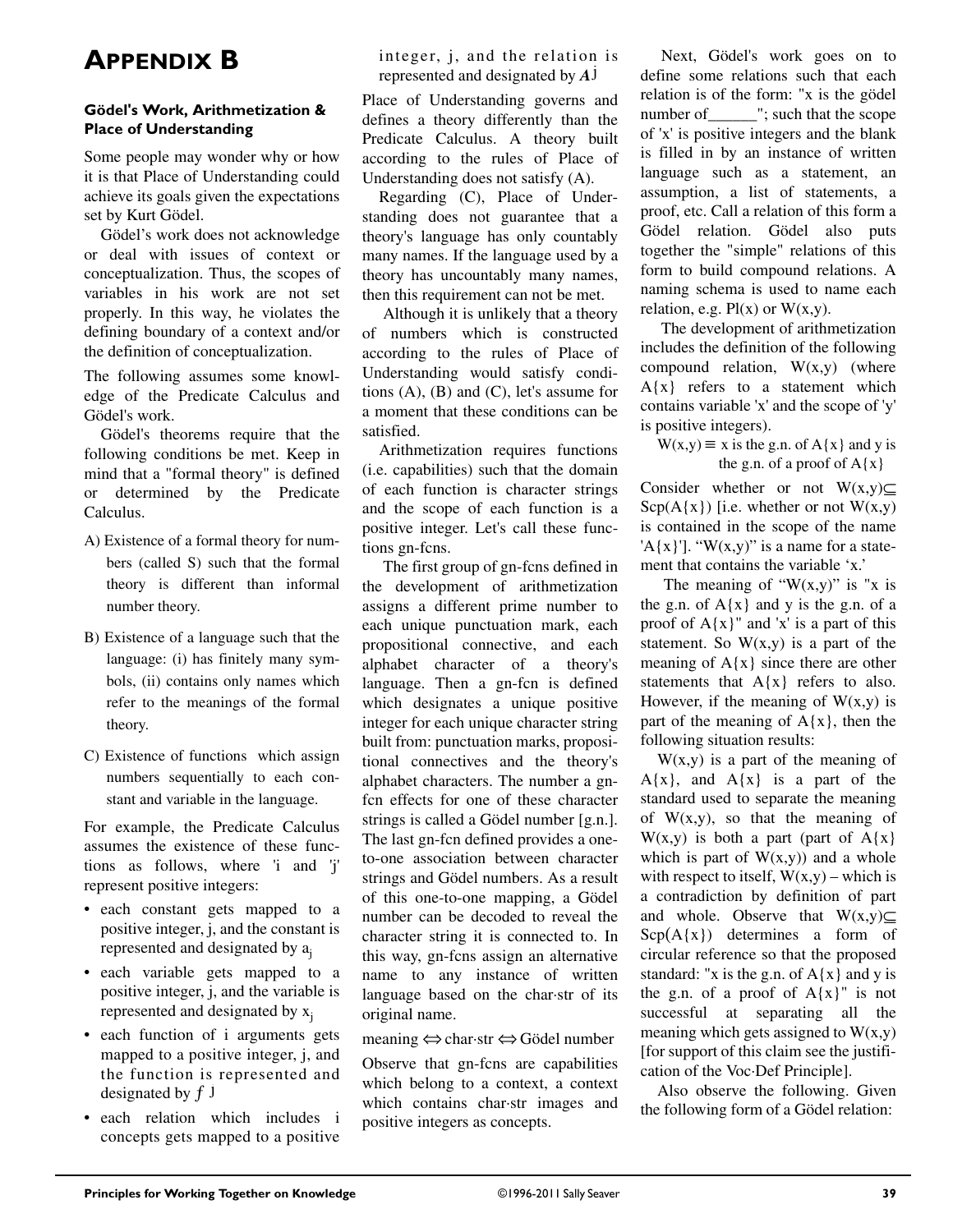$gnr(x) \equiv x$  is the Gödel number of an instance of written language

Substituting  $gnr(x)$  for "an instance of written language" in "x is the g.n. of an instance of written language" is like the Liar's Paradox. The means to communicate the meaning of 'x is the g.n. of  $gnr(x)$  requires a concept of itself – referred to by the noun 'gnr $(x)$ ' and this is a violation of the direction involved in the ability to conceptualize [ it is a violation of the Conceptualization Principle]. The instance of written language featured in a Gödel relation refers to a concept of a means to communicate (i.e. a force meaning). And a concept effected from a Gödel relation is not available in the same context in which the Gödel relation, or its associated gn-fcns (force meanings) are built or defined—by the definition of conceptualization, which determines that the distinction between stuff and force is not violated within a context.

Gödel's Theorem for S [1931]<sup>18</sup> and Gödel's Second Theorem [1931]<sup>19</sup> requires a statement,  $\blacksquare$ , such that the meaning of  $\blacktriangleright$  requires  $\neg W(x,y)$ to be contained in the scope of  $A\{x\}$ .

 By the above reasoning, either: a) the proposed voc·def defining  $W(x,y)$  is not a language rule by the Voc·Def Principle due to the circular reference it determines, or b)  $W(x,y)$ and any statement which contains  $W(x,y)$  are not contained in the scope of  $A\{x\}$ . In either case,  $\blacksquare\blacksquare$ , as it is conceived of in Gödel's work, is not allowed.

 Consequently, Gödel's Theorem for S, Gödel's Second Theorem and results which depend on them, are not allowed in theoretical work which complies with the assumptions and rules of Place of Understanding.

<sup>18</sup> Ref. 1, p 159.

<sup>19</sup> Ref. 1, p 164.